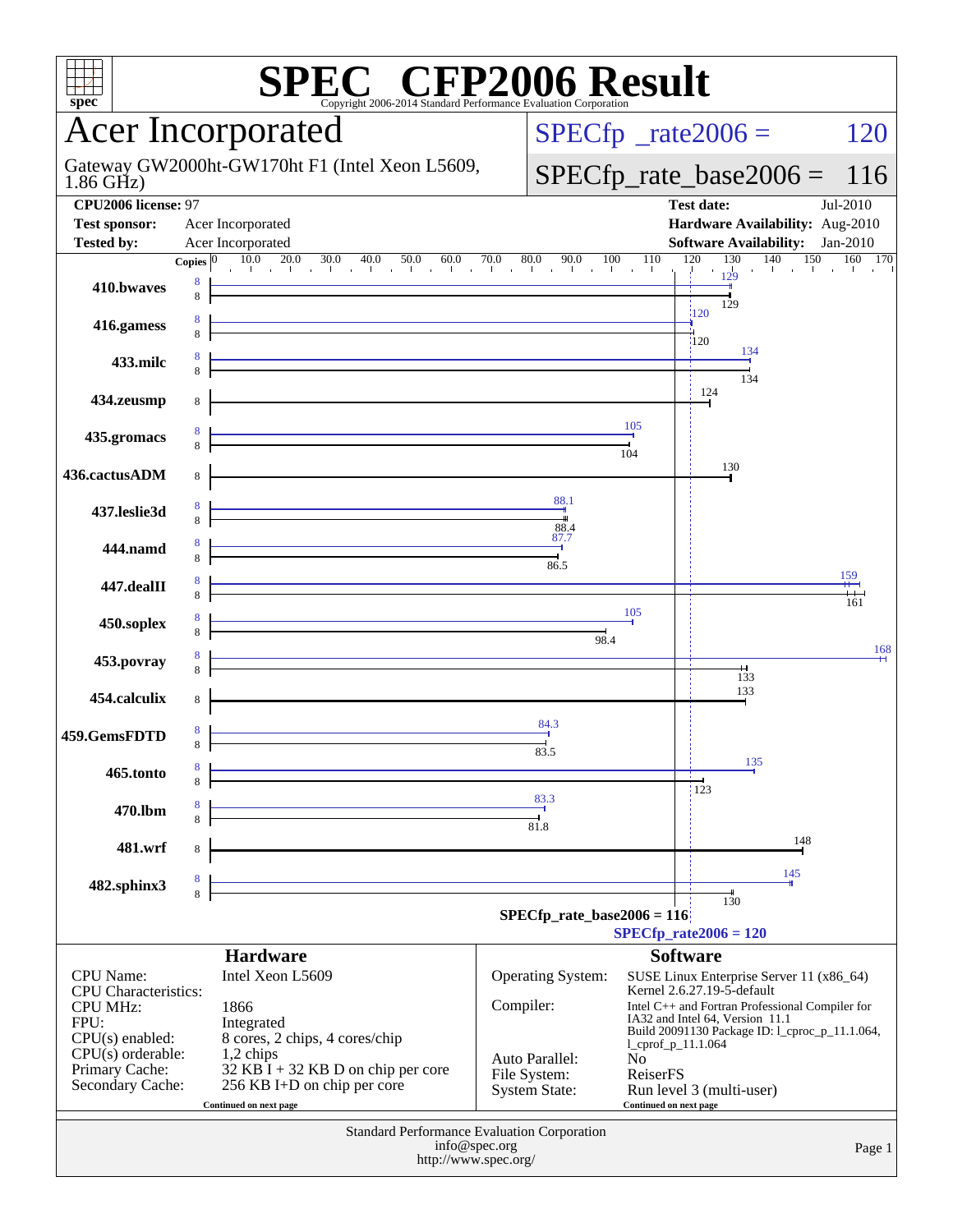

### Acer Incorporated

1.86 GHz) Gateway GW2000ht-GW170ht F1 (Intel Xeon L5609,  $SPECTp_rate2006 = 120$ 

## [SPECfp\\_rate\\_base2006 =](http://www.spec.org/auto/cpu2006/Docs/result-fields.html#SPECfpratebase2006) 116

#### **[CPU2006 license:](http://www.spec.org/auto/cpu2006/Docs/result-fields.html#CPU2006license)** 97 **[Test date:](http://www.spec.org/auto/cpu2006/Docs/result-fields.html#Testdate)** Jul-2010 **[Test sponsor:](http://www.spec.org/auto/cpu2006/Docs/result-fields.html#Testsponsor)** Acer Incorporated **[Hardware Availability:](http://www.spec.org/auto/cpu2006/Docs/result-fields.html#HardwareAvailability)** Aug-2010 **[Tested by:](http://www.spec.org/auto/cpu2006/Docs/result-fields.html#Testedby)** Acer Incorporated **[Software Availability:](http://www.spec.org/auto/cpu2006/Docs/result-fields.html#SoftwareAvailability)** Jan-2010 [L3 Cache:](http://www.spec.org/auto/cpu2006/Docs/result-fields.html#L3Cache) 12 MB I+D on chip per chip<br>Other Cache: None [Other Cache:](http://www.spec.org/auto/cpu2006/Docs/result-fields.html#OtherCache) [Memory:](http://www.spec.org/auto/cpu2006/Docs/result-fields.html#Memory) 48 GB (12 x 4 GB DDR3-1333 RDIMM, ECC, memory runs at 1066 MHz) [Disk Subsystem:](http://www.spec.org/auto/cpu2006/Docs/result-fields.html#DiskSubsystem) 1 x 1000 GB SATA II, 7200 RPM [Other Hardware:](http://www.spec.org/auto/cpu2006/Docs/result-fields.html#OtherHardware) None [Base Pointers:](http://www.spec.org/auto/cpu2006/Docs/result-fields.html#BasePointers) 64-bit<br>Peak Pointers: 32/64-bit [Peak Pointers:](http://www.spec.org/auto/cpu2006/Docs/result-fields.html#PeakPointers) [Other Software:](http://www.spec.org/auto/cpu2006/Docs/result-fields.html#OtherSoftware) None

| <b>Results Table</b> |               |                |       |                |       |                |              |               |                |              |                |              |                |              |
|----------------------|---------------|----------------|-------|----------------|-------|----------------|--------------|---------------|----------------|--------------|----------------|--------------|----------------|--------------|
|                      | <b>Base</b>   |                |       |                |       |                | <b>Peak</b>  |               |                |              |                |              |                |              |
| <b>Benchmark</b>     | <b>Copies</b> | <b>Seconds</b> | Ratio | <b>Seconds</b> | Ratio | <b>Seconds</b> | <b>Ratio</b> | <b>Copies</b> | <b>Seconds</b> | <b>Ratio</b> | <b>Seconds</b> | <b>Ratio</b> | <b>Seconds</b> | <b>Ratio</b> |
| 410.bwayes           | 8             | 839            | 130   | 841            | 129   | 840            | <u>129</u>   | 8             | 838            | 130          | 841            | 129          | 841            | <u>129</u>   |
| 416.gamess           | 8             | 1300           | 120   | 1302           | 120   | 1300           | 120          | 8             | 1306           | 120          | 1307           | 120          | 1305           | 120          |
| $433$ .milc          | 8             | 547            | 134   | 547            | 134   | 546            | 134          | 8             | 547            | 134          | 546            | 134          | 546            | <u>134</u>   |
| 434.zeusmp           | 8             | 586            | 124   | 585            | 124   | 586            | 124          | 8             | 586            | 124          | 585            | 124          | 586            | <u>124</u>   |
| 435.gromacs          | 8             | 547            | 104   | 547            | 104   | 548            | 104          | 8             | 542            | 105          | 542            | 105          | 542            | 105          |
| 436.cactusADM        | 8             | 736            | 130   | 739            | 129   | 737            | 130          | 8             | 736            | 130          | 739            | 129          | 737            | 130          |
| 437.leslie3d         | 8             | 847            | 88.8  | 851            | 88.4  | 853            | 88.1         | 8             | 854            | 88.1         | 853            | 88.1         | 850            | 88.5         |
| 444.namd             | 8             | 742            | 86.5  | 741            | 86.6  | 742            | 86.5         | 8             | <u>732</u>     | 87.7         | 733            | 87.5         | 732            | 87.7         |
| 447.dealII           | 8             | 570            | 161   | 577            | 159   | 562            | 163          | 8             | 566            | 162          | 579            | 158          | 576            | <u>159</u>   |
| $450$ .soplex        | 8             | 678            | 98.4  | 678            | 98.4  | 677            | 98.5         | 8             | 635            | 105          | 634            | 105          | 634            | 105          |
| $453$ .povray        | 8             | 319            | 133   | 319            | 134   | 322            | 132          | 8             | 253            | 168          | 253            | 168          | 255            | 167          |
| 454.calculix         | 8             | 496            | 133   | 495            | 133   | 495            | 133          | 8             | 496            | 133          | 495            | 133          | 495            | <u>133</u>   |
| 459.GemsFDTD         | 8             | 1016           | 83.5  | 1017           | 83.5  | 1015           | 83.6         | 8             | 1006           | 84.4         | 1007           | 84.3         | 1008           | 84.2         |
| 465.tonto            | 8             | 642            | 123   | 642            | 123   | 641            | 123          | 8             | 581            | 135          | 582            | 135          | 581            | <u>135</u>   |
| 470.1bm              | 8             | 1344           | 81.8  | 1344           | 81.8  | 1343           | 81.8         | 8             | 1320           | 83.2         | 1319           | 83.3         | 1320           | 83.3         |
| 481.wrf              | 8             | 605            | 148   | 606            | 147   | 606            | 148          | 8             | 605            | 148          | 606            | 147          | 606            | <u>148</u>   |
| 482.sphinx3          | 8             | 1201           | 130   | 1202           | 130   | 1198           | 130          | 8             | 1080           | 144          | 1076           | 145          | 1076           | 145          |

Results appear in the [order in which they were run.](http://www.spec.org/auto/cpu2006/Docs/result-fields.html#RunOrder) Bold underlined text [indicates a median measurement.](http://www.spec.org/auto/cpu2006/Docs/result-fields.html#Median)

#### **[Submit Notes](http://www.spec.org/auto/cpu2006/Docs/result-fields.html#SubmitNotes)**

The config file option 'submit' was used. numactl was used to bind copies to the cores

#### **[Operating System Notes](http://www.spec.org/auto/cpu2006/Docs/result-fields.html#OperatingSystemNotes)**

'ulimit -s unlimited' was used to set the stack size to unlimited prior to run

#### **[General Notes](http://www.spec.org/auto/cpu2006/Docs/result-fields.html#GeneralNotes)**

Binaries were compiled on SLES 10 with Binutils 2.18.50.0.7.20080502

The Acer AW2000h-AW170h F1, Gateway GW2000h-GW170h F1, Acer AW2000ht-AW170ht F1

Continued on next page

Standard Performance Evaluation Corporation [info@spec.org](mailto:info@spec.org) <http://www.spec.org/>

Page 2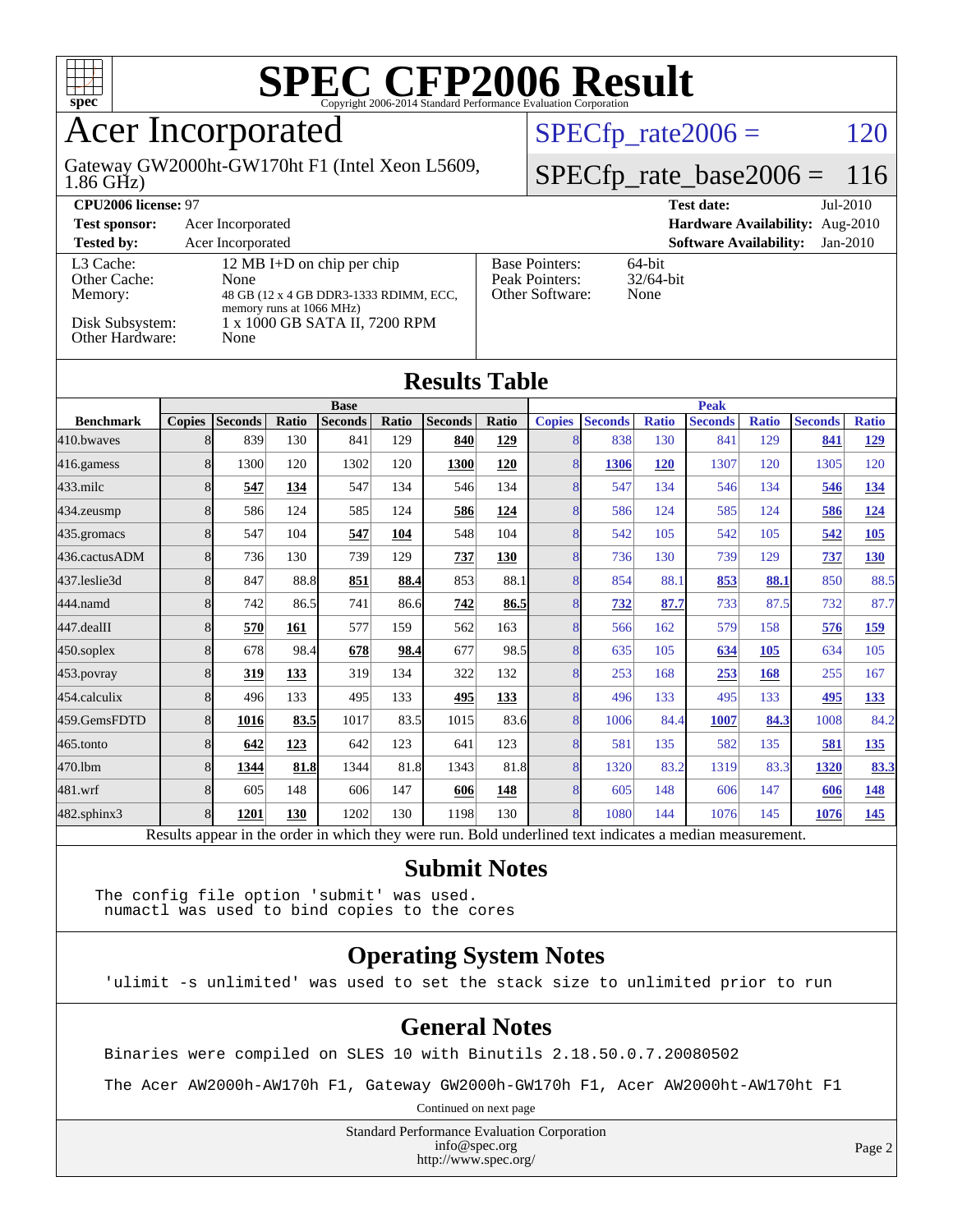

### Acer Incorporated

Gateway GW2000ht-GW170ht F1 (Intel Xeon L5609,

 $SPECTp_rate2006 = 120$ 

#### 1.86 GHz)

**[CPU2006 license:](http://www.spec.org/auto/cpu2006/Docs/result-fields.html#CPU2006license)** 97 **[Test date:](http://www.spec.org/auto/cpu2006/Docs/result-fields.html#Testdate)** Jul-2010

[SPECfp\\_rate\\_base2006 =](http://www.spec.org/auto/cpu2006/Docs/result-fields.html#SPECfpratebase2006) 116

**[Test sponsor:](http://www.spec.org/auto/cpu2006/Docs/result-fields.html#Testsponsor)** Acer Incorporated **[Hardware Availability:](http://www.spec.org/auto/cpu2006/Docs/result-fields.html#HardwareAvailability)** Aug-2010 **[Tested by:](http://www.spec.org/auto/cpu2006/Docs/result-fields.html#Testedby)** Acer Incorporated **[Software Availability:](http://www.spec.org/auto/cpu2006/Docs/result-fields.html#SoftwareAvailability)** Jan-2010

#### **[General Notes \(Continued\)](http://www.spec.org/auto/cpu2006/Docs/result-fields.html#GeneralNotes)**

 and Gateway GW2000ht-GW170ht F1 are electronically equivalent. This result was measured on Gateway GW2000ht-GW170ht F1.

### **[Base Compiler Invocation](http://www.spec.org/auto/cpu2006/Docs/result-fields.html#BaseCompilerInvocation)**

[C benchmarks](http://www.spec.org/auto/cpu2006/Docs/result-fields.html#Cbenchmarks):

 $\frac{1}{2}$ cc  $-\text{m64}$ 

[C++ benchmarks:](http://www.spec.org/auto/cpu2006/Docs/result-fields.html#CXXbenchmarks) [icpc -m64](http://www.spec.org/cpu2006/results/res2010q3/cpu2006-20100802-12818.flags.html#user_CXXbase_intel_icpc_64bit_bedb90c1146cab66620883ef4f41a67e)

[Fortran benchmarks](http://www.spec.org/auto/cpu2006/Docs/result-fields.html#Fortranbenchmarks): [ifort -m64](http://www.spec.org/cpu2006/results/res2010q3/cpu2006-20100802-12818.flags.html#user_FCbase_intel_ifort_64bit_ee9d0fb25645d0210d97eb0527dcc06e)

[Benchmarks using both Fortran and C](http://www.spec.org/auto/cpu2006/Docs/result-fields.html#BenchmarksusingbothFortranandC): [icc -m64](http://www.spec.org/cpu2006/results/res2010q3/cpu2006-20100802-12818.flags.html#user_CC_FCbase_intel_icc_64bit_0b7121f5ab7cfabee23d88897260401c) [ifort -m64](http://www.spec.org/cpu2006/results/res2010q3/cpu2006-20100802-12818.flags.html#user_CC_FCbase_intel_ifort_64bit_ee9d0fb25645d0210d97eb0527dcc06e)

#### **[Base Portability Flags](http://www.spec.org/auto/cpu2006/Docs/result-fields.html#BasePortabilityFlags)**

| 410.bwaves: -DSPEC CPU LP64                  |                                                                |
|----------------------------------------------|----------------------------------------------------------------|
| 416.gamess: -DSPEC_CPU_LP64                  |                                                                |
| 433.milc: -DSPEC CPU LP64                    |                                                                |
| 434.zeusmp: -DSPEC CPU LP64                  |                                                                |
| 435.gromacs: -DSPEC_CPU_LP64 -nofor_main     |                                                                |
| 436.cactusADM: - DSPEC CPU LP64 - nofor main |                                                                |
| 437.leslie3d: -DSPEC CPU LP64                |                                                                |
| 444.namd: -DSPEC CPU LP64                    |                                                                |
| 447.dealII: -DSPEC_CPU LP64                  |                                                                |
| 450.soplex: -DSPEC CPU LP64                  |                                                                |
| 453.povray: -DSPEC_CPU_LP64                  |                                                                |
| 454.calculix: - DSPEC CPU LP64 - nofor main  |                                                                |
| 459. GemsFDTD: - DSPEC CPU LP64              |                                                                |
| 465.tonto: -DSPEC_CPU_LP64                   |                                                                |
| 470.1bm: - DSPEC_CPU LP64                    |                                                                |
|                                              | 481.wrf: -DSPEC CPU_LP64 -DSPEC_CPU_CASE_FLAG -DSPEC_CPU_LINUX |
| 482.sphinx3: -DSPEC_CPU_LP64                 |                                                                |

#### **[Base Optimization Flags](http://www.spec.org/auto/cpu2006/Docs/result-fields.html#BaseOptimizationFlags)**

[C benchmarks](http://www.spec.org/auto/cpu2006/Docs/result-fields.html#Cbenchmarks): [-xSSE4.2](http://www.spec.org/cpu2006/results/res2010q3/cpu2006-20100802-12818.flags.html#user_CCbase_f-xSSE42_f91528193cf0b216347adb8b939d4107) [-ipo](http://www.spec.org/cpu2006/results/res2010q3/cpu2006-20100802-12818.flags.html#user_CCbase_f-ipo) [-O3](http://www.spec.org/cpu2006/results/res2010q3/cpu2006-20100802-12818.flags.html#user_CCbase_f-O3) [-no-prec-div](http://www.spec.org/cpu2006/results/res2010q3/cpu2006-20100802-12818.flags.html#user_CCbase_f-no-prec-div) [-static](http://www.spec.org/cpu2006/results/res2010q3/cpu2006-20100802-12818.flags.html#user_CCbase_f-static)

[C++ benchmarks:](http://www.spec.org/auto/cpu2006/Docs/result-fields.html#CXXbenchmarks) [-xSSE4.2](http://www.spec.org/cpu2006/results/res2010q3/cpu2006-20100802-12818.flags.html#user_CXXbase_f-xSSE42_f91528193cf0b216347adb8b939d4107) [-ipo](http://www.spec.org/cpu2006/results/res2010q3/cpu2006-20100802-12818.flags.html#user_CXXbase_f-ipo) [-O3](http://www.spec.org/cpu2006/results/res2010q3/cpu2006-20100802-12818.flags.html#user_CXXbase_f-O3) [-no-prec-div](http://www.spec.org/cpu2006/results/res2010q3/cpu2006-20100802-12818.flags.html#user_CXXbase_f-no-prec-div) [-static](http://www.spec.org/cpu2006/results/res2010q3/cpu2006-20100802-12818.flags.html#user_CXXbase_f-static)

Continued on next page

Standard Performance Evaluation Corporation [info@spec.org](mailto:info@spec.org) <http://www.spec.org/>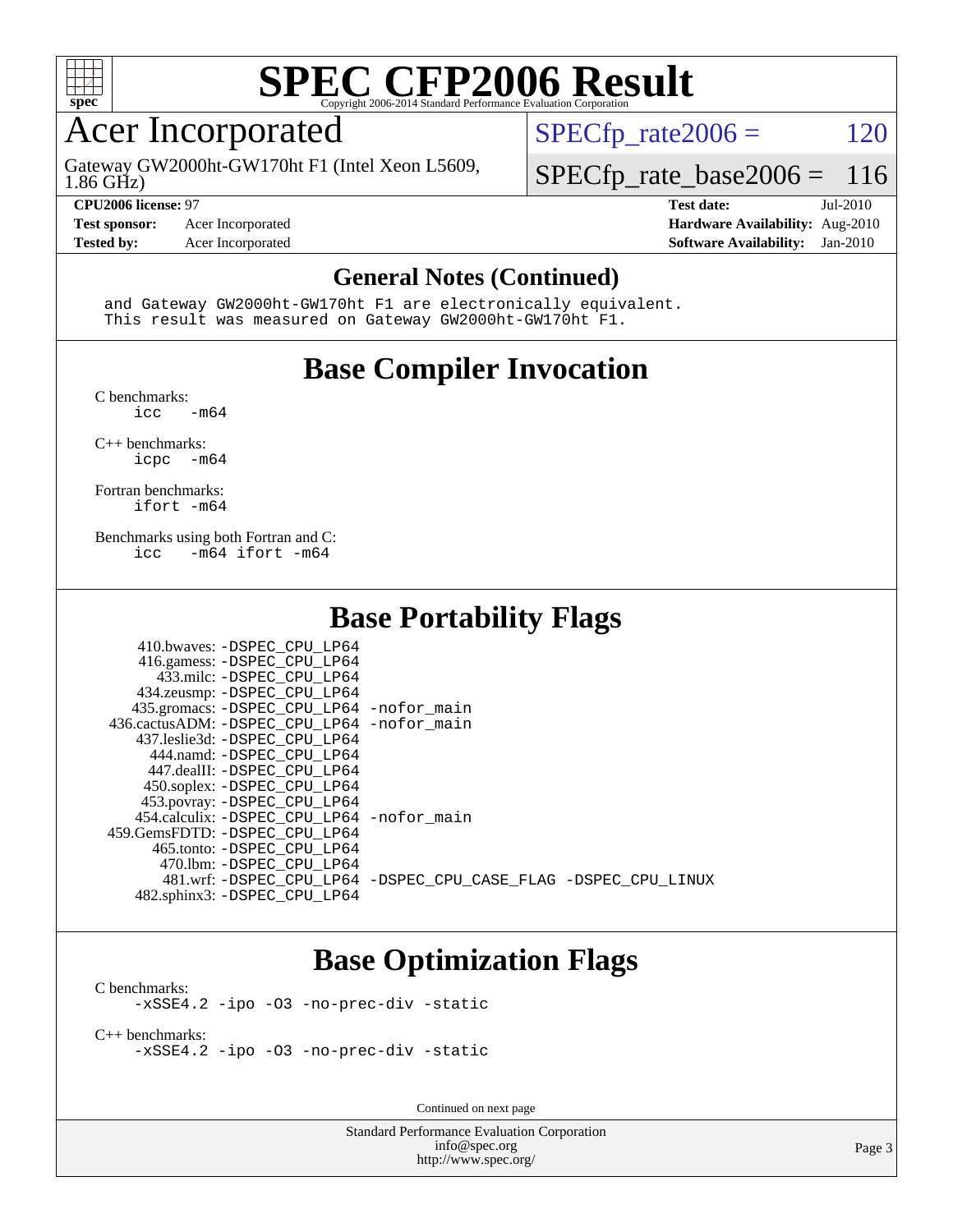

### Acer Incorporated

1.86 GHz) Gateway GW2000ht-GW170ht F1 (Intel Xeon L5609,  $SPECTp_rate2006 = 120$ 

[SPECfp\\_rate\\_base2006 =](http://www.spec.org/auto/cpu2006/Docs/result-fields.html#SPECfpratebase2006) 116

**[Test sponsor:](http://www.spec.org/auto/cpu2006/Docs/result-fields.html#Testsponsor)** Acer Incorporated **[Hardware Availability:](http://www.spec.org/auto/cpu2006/Docs/result-fields.html#HardwareAvailability)** Aug-2010

**[CPU2006 license:](http://www.spec.org/auto/cpu2006/Docs/result-fields.html#CPU2006license)** 97 **[Test date:](http://www.spec.org/auto/cpu2006/Docs/result-fields.html#Testdate)** Jul-2010 **[Tested by:](http://www.spec.org/auto/cpu2006/Docs/result-fields.html#Testedby)** Acer Incorporated **[Software Availability:](http://www.spec.org/auto/cpu2006/Docs/result-fields.html#SoftwareAvailability)** Jan-2010

## **[Base Optimization Flags \(Continued\)](http://www.spec.org/auto/cpu2006/Docs/result-fields.html#BaseOptimizationFlags)**

[Fortran benchmarks](http://www.spec.org/auto/cpu2006/Docs/result-fields.html#Fortranbenchmarks): [-xSSE4.2](http://www.spec.org/cpu2006/results/res2010q3/cpu2006-20100802-12818.flags.html#user_FCbase_f-xSSE42_f91528193cf0b216347adb8b939d4107) [-ipo](http://www.spec.org/cpu2006/results/res2010q3/cpu2006-20100802-12818.flags.html#user_FCbase_f-ipo) [-O3](http://www.spec.org/cpu2006/results/res2010q3/cpu2006-20100802-12818.flags.html#user_FCbase_f-O3) [-no-prec-div](http://www.spec.org/cpu2006/results/res2010q3/cpu2006-20100802-12818.flags.html#user_FCbase_f-no-prec-div) [-static](http://www.spec.org/cpu2006/results/res2010q3/cpu2006-20100802-12818.flags.html#user_FCbase_f-static)

[Benchmarks using both Fortran and C](http://www.spec.org/auto/cpu2006/Docs/result-fields.html#BenchmarksusingbothFortranandC): [-xSSE4.2](http://www.spec.org/cpu2006/results/res2010q3/cpu2006-20100802-12818.flags.html#user_CC_FCbase_f-xSSE42_f91528193cf0b216347adb8b939d4107) [-ipo](http://www.spec.org/cpu2006/results/res2010q3/cpu2006-20100802-12818.flags.html#user_CC_FCbase_f-ipo) [-O3](http://www.spec.org/cpu2006/results/res2010q3/cpu2006-20100802-12818.flags.html#user_CC_FCbase_f-O3) [-no-prec-div](http://www.spec.org/cpu2006/results/res2010q3/cpu2006-20100802-12818.flags.html#user_CC_FCbase_f-no-prec-div) [-static](http://www.spec.org/cpu2006/results/res2010q3/cpu2006-20100802-12818.flags.html#user_CC_FCbase_f-static)

**[Peak Compiler Invocation](http://www.spec.org/auto/cpu2006/Docs/result-fields.html#PeakCompilerInvocation)**

[C benchmarks \(except as noted below\)](http://www.spec.org/auto/cpu2006/Docs/result-fields.html#Cbenchmarksexceptasnotedbelow):  $\text{icc}$  -m64

482.sphinx3: [icc -m32](http://www.spec.org/cpu2006/results/res2010q3/cpu2006-20100802-12818.flags.html#user_peakCCLD482_sphinx3_intel_icc_32bit_a6a621f8d50482236b970c6ac5f55f93)

[C++ benchmarks \(except as noted below\):](http://www.spec.org/auto/cpu2006/Docs/result-fields.html#CXXbenchmarksexceptasnotedbelow) [icpc -m64](http://www.spec.org/cpu2006/results/res2010q3/cpu2006-20100802-12818.flags.html#user_CXXpeak_intel_icpc_64bit_bedb90c1146cab66620883ef4f41a67e)

450.soplex: [icpc -m32](http://www.spec.org/cpu2006/results/res2010q3/cpu2006-20100802-12818.flags.html#user_peakCXXLD450_soplex_intel_icpc_32bit_4e5a5ef1a53fd332b3c49e69c3330699)

[Fortran benchmarks](http://www.spec.org/auto/cpu2006/Docs/result-fields.html#Fortranbenchmarks): [ifort -m64](http://www.spec.org/cpu2006/results/res2010q3/cpu2006-20100802-12818.flags.html#user_FCpeak_intel_ifort_64bit_ee9d0fb25645d0210d97eb0527dcc06e)

[Benchmarks using both Fortran and C](http://www.spec.org/auto/cpu2006/Docs/result-fields.html#BenchmarksusingbothFortranandC): [icc -m64](http://www.spec.org/cpu2006/results/res2010q3/cpu2006-20100802-12818.flags.html#user_CC_FCpeak_intel_icc_64bit_0b7121f5ab7cfabee23d88897260401c) [ifort -m64](http://www.spec.org/cpu2006/results/res2010q3/cpu2006-20100802-12818.flags.html#user_CC_FCpeak_intel_ifort_64bit_ee9d0fb25645d0210d97eb0527dcc06e)

### **[Peak Portability Flags](http://www.spec.org/auto/cpu2006/Docs/result-fields.html#PeakPortabilityFlags)**

| 410.bwaves: -DSPEC CPU LP64                                    |  |
|----------------------------------------------------------------|--|
| 416.gamess: -DSPEC_CPU_LP64                                    |  |
| 433.milc: -DSPEC CPU LP64                                      |  |
| 434.zeusmp: -DSPEC_CPU_LP64                                    |  |
| 435.gromacs: -DSPEC_CPU_LP64 -nofor_main                       |  |
| 436.cactusADM: -DSPEC CPU LP64 -nofor main                     |  |
| 437.leslie3d: -DSPEC CPU LP64                                  |  |
| 444.namd: -DSPEC CPU LP64                                      |  |
| 447.dealII: -DSPEC CPU LP64                                    |  |
| 453.povray: -DSPEC_CPU_LP64                                    |  |
| 454.calculix: -DSPEC CPU LP64 -nofor main                      |  |
| 459.GemsFDTD: -DSPEC CPU LP64                                  |  |
| 465.tonto: - DSPEC CPU LP64                                    |  |
| 470.1bm: - DSPEC CPU LP64                                      |  |
| 481.wrf: -DSPEC_CPU_LP64 -DSPEC_CPU_CASE_FLAG -DSPEC_CPU_LINUX |  |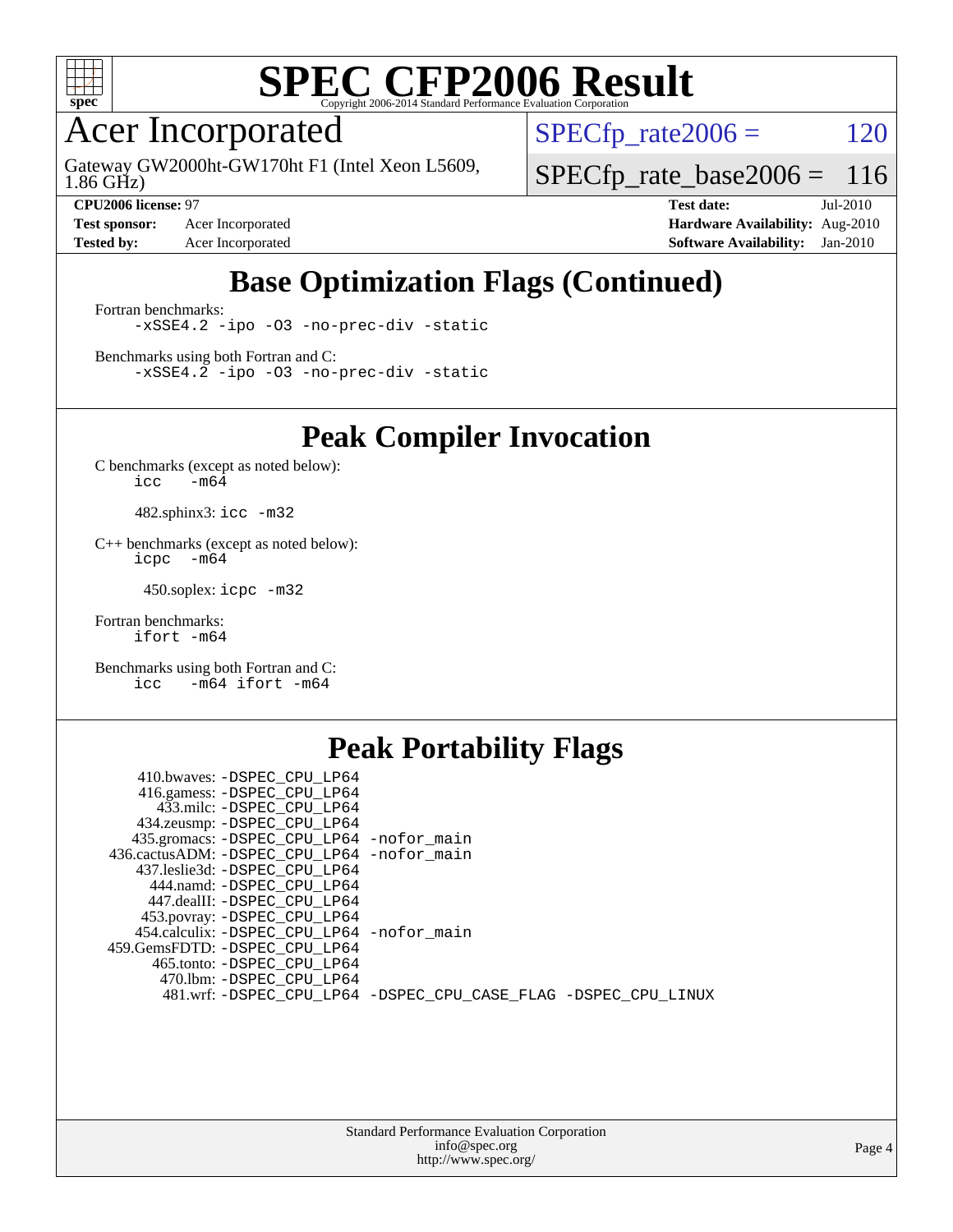

Acer Incorporated

1.86 GHz) Gateway GW2000ht-GW170ht F1 (Intel Xeon L5609,  $SPECTp\_rate2006 = 120$ 

[SPECfp\\_rate\\_base2006 =](http://www.spec.org/auto/cpu2006/Docs/result-fields.html#SPECfpratebase2006) 116

#### **[CPU2006 license:](http://www.spec.org/auto/cpu2006/Docs/result-fields.html#CPU2006license)** 97 **[Test date:](http://www.spec.org/auto/cpu2006/Docs/result-fields.html#Testdate)** Jul-2010

**[Test sponsor:](http://www.spec.org/auto/cpu2006/Docs/result-fields.html#Testsponsor)** Acer Incorporated **[Hardware Availability:](http://www.spec.org/auto/cpu2006/Docs/result-fields.html#HardwareAvailability)** Aug-2010 **[Tested by:](http://www.spec.org/auto/cpu2006/Docs/result-fields.html#Testedby)** Acer Incorporated **[Software Availability:](http://www.spec.org/auto/cpu2006/Docs/result-fields.html#SoftwareAvailability)** Jan-2010

### **[Peak Optimization Flags](http://www.spec.org/auto/cpu2006/Docs/result-fields.html#PeakOptimizationFlags)**

#### [C benchmarks](http://www.spec.org/auto/cpu2006/Docs/result-fields.html#Cbenchmarks):

 433.milc: [-xSSE4.2](http://www.spec.org/cpu2006/results/res2010q3/cpu2006-20100802-12818.flags.html#user_peakPASS2_CFLAGSPASS2_LDFLAGS433_milc_f-xSSE42_f91528193cf0b216347adb8b939d4107)(pass 2) [-prof-gen](http://www.spec.org/cpu2006/results/res2010q3/cpu2006-20100802-12818.flags.html#user_peakPASS1_CFLAGSPASS1_LDFLAGS433_milc_prof_gen_e43856698f6ca7b7e442dfd80e94a8fc)(pass 1) [-ipo](http://www.spec.org/cpu2006/results/res2010q3/cpu2006-20100802-12818.flags.html#user_peakPASS2_CFLAGSPASS2_LDFLAGS433_milc_f-ipo)(pass 2) [-O3](http://www.spec.org/cpu2006/results/res2010q3/cpu2006-20100802-12818.flags.html#user_peakPASS2_CFLAGSPASS2_LDFLAGS433_milc_f-O3)(pass 2) [-no-prec-div](http://www.spec.org/cpu2006/results/res2010q3/cpu2006-20100802-12818.flags.html#user_peakPASS2_CFLAGSPASS2_LDFLAGS433_milc_f-no-prec-div)(pass 2) [-static](http://www.spec.org/cpu2006/results/res2010q3/cpu2006-20100802-12818.flags.html#user_peakPASS2_CFLAGSPASS2_LDFLAGS433_milc_f-static)(pass 2) [-prof-use](http://www.spec.org/cpu2006/results/res2010q3/cpu2006-20100802-12818.flags.html#user_peakPASS2_CFLAGSPASS2_LDFLAGS433_milc_prof_use_bccf7792157ff70d64e32fe3e1250b55)(pass 2) [-fno-alias](http://www.spec.org/cpu2006/results/res2010q3/cpu2006-20100802-12818.flags.html#user_peakOPTIMIZE433_milc_f-no-alias_694e77f6c5a51e658e82ccff53a9e63a) [-opt-prefetch](http://www.spec.org/cpu2006/results/res2010q3/cpu2006-20100802-12818.flags.html#user_peakOPTIMIZE433_milc_f-opt-prefetch) 470.1bm:  $-xSSE4$ . 2(pass 2)  $-prof-gen(pass 1) -ipo(pass 2) -O3(pass 2)$  $-prof-gen(pass 1) -ipo(pass 2) -O3(pass 2)$  $-prof-gen(pass 1) -ipo(pass 2) -O3(pass 2)$  $-prof-gen(pass 1) -ipo(pass 2) -O3(pass 2)$  $-prof-gen(pass 1) -ipo(pass 2) -O3(pass 2)$  $-prof-gen(pass 1) -ipo(pass 2) -O3(pass 2)$ [-no-prec-div](http://www.spec.org/cpu2006/results/res2010q3/cpu2006-20100802-12818.flags.html#user_peakPASS2_CFLAGSPASS2_LDFLAGS470_lbm_f-no-prec-div)(pass 2) [-static](http://www.spec.org/cpu2006/results/res2010q3/cpu2006-20100802-12818.flags.html#user_peakPASS2_CFLAGSPASS2_LDFLAGS470_lbm_f-static)(pass 2) [-prof-use](http://www.spec.org/cpu2006/results/res2010q3/cpu2006-20100802-12818.flags.html#user_peakPASS2_CFLAGSPASS2_LDFLAGS470_lbm_prof_use_bccf7792157ff70d64e32fe3e1250b55)(pass 2) [-opt-malloc-options=3](http://www.spec.org/cpu2006/results/res2010q3/cpu2006-20100802-12818.flags.html#user_peakOPTIMIZE470_lbm_f-opt-malloc-options_13ab9b803cf986b4ee62f0a5998c2238) [-ansi-alias](http://www.spec.org/cpu2006/results/res2010q3/cpu2006-20100802-12818.flags.html#user_peakOPTIMIZE470_lbm_f-ansi-alias) [-auto-ilp32](http://www.spec.org/cpu2006/results/res2010q3/cpu2006-20100802-12818.flags.html#user_peakCOPTIMIZE470_lbm_f-auto-ilp32) 482.sphinx3: [-xSSE4.2](http://www.spec.org/cpu2006/results/res2010q3/cpu2006-20100802-12818.flags.html#user_peakOPTIMIZE482_sphinx3_f-xSSE42_f91528193cf0b216347adb8b939d4107) [-ipo](http://www.spec.org/cpu2006/results/res2010q3/cpu2006-20100802-12818.flags.html#user_peakOPTIMIZE482_sphinx3_f-ipo) [-O3](http://www.spec.org/cpu2006/results/res2010q3/cpu2006-20100802-12818.flags.html#user_peakOPTIMIZE482_sphinx3_f-O3) [-no-prec-div](http://www.spec.org/cpu2006/results/res2010q3/cpu2006-20100802-12818.flags.html#user_peakOPTIMIZE482_sphinx3_f-no-prec-div) [-static](http://www.spec.org/cpu2006/results/res2010q3/cpu2006-20100802-12818.flags.html#user_peakOPTIMIZE482_sphinx3_f-static) [-unroll2](http://www.spec.org/cpu2006/results/res2010q3/cpu2006-20100802-12818.flags.html#user_peakCOPTIMIZE482_sphinx3_f-unroll_784dae83bebfb236979b41d2422d7ec2) [C++ benchmarks:](http://www.spec.org/auto/cpu2006/Docs/result-fields.html#CXXbenchmarks) 444.namd: [-xSSE4.2](http://www.spec.org/cpu2006/results/res2010q3/cpu2006-20100802-12818.flags.html#user_peakPASS2_CXXFLAGSPASS2_LDFLAGS444_namd_f-xSSE42_f91528193cf0b216347adb8b939d4107)(pass 2) [-prof-gen](http://www.spec.org/cpu2006/results/res2010q3/cpu2006-20100802-12818.flags.html#user_peakPASS1_CXXFLAGSPASS1_LDFLAGS444_namd_prof_gen_e43856698f6ca7b7e442dfd80e94a8fc)(pass 1) [-ipo](http://www.spec.org/cpu2006/results/res2010q3/cpu2006-20100802-12818.flags.html#user_peakPASS2_CXXFLAGSPASS2_LDFLAGS444_namd_f-ipo)(pass 2) [-O3](http://www.spec.org/cpu2006/results/res2010q3/cpu2006-20100802-12818.flags.html#user_peakPASS2_CXXFLAGSPASS2_LDFLAGS444_namd_f-O3)(pass 2) [-no-prec-div](http://www.spec.org/cpu2006/results/res2010q3/cpu2006-20100802-12818.flags.html#user_peakPASS2_CXXFLAGSPASS2_LDFLAGS444_namd_f-no-prec-div)(pass 2) [-static](http://www.spec.org/cpu2006/results/res2010q3/cpu2006-20100802-12818.flags.html#user_peakPASS2_CXXFLAGSPASS2_LDFLAGS444_namd_f-static)(pass 2) [-prof-use](http://www.spec.org/cpu2006/results/res2010q3/cpu2006-20100802-12818.flags.html#user_peakPASS2_CXXFLAGSPASS2_LDFLAGS444_namd_prof_use_bccf7792157ff70d64e32fe3e1250b55)(pass 2) [-fno-alias](http://www.spec.org/cpu2006/results/res2010q3/cpu2006-20100802-12818.flags.html#user_peakCXXOPTIMIZE444_namd_f-no-alias_694e77f6c5a51e658e82ccff53a9e63a) [-auto-ilp32](http://www.spec.org/cpu2006/results/res2010q3/cpu2006-20100802-12818.flags.html#user_peakCXXOPTIMIZE444_namd_f-auto-ilp32) 447.dealII: [-xSSE4.2](http://www.spec.org/cpu2006/results/res2010q3/cpu2006-20100802-12818.flags.html#user_peakPASS2_CXXFLAGSPASS2_LDFLAGS447_dealII_f-xSSE42_f91528193cf0b216347adb8b939d4107)(pass 2) [-prof-gen](http://www.spec.org/cpu2006/results/res2010q3/cpu2006-20100802-12818.flags.html#user_peakPASS1_CXXFLAGSPASS1_LDFLAGS447_dealII_prof_gen_e43856698f6ca7b7e442dfd80e94a8fc)(pass 1) [-ipo](http://www.spec.org/cpu2006/results/res2010q3/cpu2006-20100802-12818.flags.html#user_peakPASS2_CXXFLAGSPASS2_LDFLAGS447_dealII_f-ipo)(pass 2) [-O3](http://www.spec.org/cpu2006/results/res2010q3/cpu2006-20100802-12818.flags.html#user_peakPASS2_CXXFLAGSPASS2_LDFLAGS447_dealII_f-O3)(pass 2) [-no-prec-div](http://www.spec.org/cpu2006/results/res2010q3/cpu2006-20100802-12818.flags.html#user_peakPASS2_CXXFLAGSPASS2_LDFLAGS447_dealII_f-no-prec-div)(pass 2) [-static](http://www.spec.org/cpu2006/results/res2010q3/cpu2006-20100802-12818.flags.html#user_peakPASS2_CXXFLAGSPASS2_LDFLAGS447_dealII_f-static)(pass 2) [-prof-use](http://www.spec.org/cpu2006/results/res2010q3/cpu2006-20100802-12818.flags.html#user_peakPASS2_CXXFLAGSPASS2_LDFLAGS447_dealII_prof_use_bccf7792157ff70d64e32fe3e1250b55)(pass 2) [-unroll2](http://www.spec.org/cpu2006/results/res2010q3/cpu2006-20100802-12818.flags.html#user_peakCXXOPTIMIZE447_dealII_f-unroll_784dae83bebfb236979b41d2422d7ec2) [-ansi-alias](http://www.spec.org/cpu2006/results/res2010q3/cpu2006-20100802-12818.flags.html#user_peakCXXOPTIMIZE447_dealII_f-ansi-alias) [-scalar-rep-](http://www.spec.org/cpu2006/results/res2010q3/cpu2006-20100802-12818.flags.html#user_peakCXXOPTIMIZE447_dealII_f-disablescalarrep_abbcad04450fb118e4809c81d83c8a1d) 450.soplex: [-xSSE4.2](http://www.spec.org/cpu2006/results/res2010q3/cpu2006-20100802-12818.flags.html#user_peakPASS2_CXXFLAGSPASS2_LDFLAGS450_soplex_f-xSSE42_f91528193cf0b216347adb8b939d4107)(pass 2) [-prof-gen](http://www.spec.org/cpu2006/results/res2010q3/cpu2006-20100802-12818.flags.html#user_peakPASS1_CXXFLAGSPASS1_LDFLAGS450_soplex_prof_gen_e43856698f6ca7b7e442dfd80e94a8fc)(pass 1) [-ipo](http://www.spec.org/cpu2006/results/res2010q3/cpu2006-20100802-12818.flags.html#user_peakPASS2_CXXFLAGSPASS2_LDFLAGS450_soplex_f-ipo)(pass 2) [-O3](http://www.spec.org/cpu2006/results/res2010q3/cpu2006-20100802-12818.flags.html#user_peakPASS2_CXXFLAGSPASS2_LDFLAGS450_soplex_f-O3)(pass 2) [-no-prec-div](http://www.spec.org/cpu2006/results/res2010q3/cpu2006-20100802-12818.flags.html#user_peakPASS2_CXXFLAGSPASS2_LDFLAGS450_soplex_f-no-prec-div)(pass 2) [-static](http://www.spec.org/cpu2006/results/res2010q3/cpu2006-20100802-12818.flags.html#user_peakPASS2_CXXFLAGSPASS2_LDFLAGS450_soplex_f-static)(pass 2) [-prof-use](http://www.spec.org/cpu2006/results/res2010q3/cpu2006-20100802-12818.flags.html#user_peakPASS2_CXXFLAGSPASS2_LDFLAGS450_soplex_prof_use_bccf7792157ff70d64e32fe3e1250b55)(pass 2) [-opt-malloc-options=3](http://www.spec.org/cpu2006/results/res2010q3/cpu2006-20100802-12818.flags.html#user_peakOPTIMIZE450_soplex_f-opt-malloc-options_13ab9b803cf986b4ee62f0a5998c2238) 453.povray: [-xSSE4.2](http://www.spec.org/cpu2006/results/res2010q3/cpu2006-20100802-12818.flags.html#user_peakPASS2_CXXFLAGSPASS2_LDFLAGS453_povray_f-xSSE42_f91528193cf0b216347adb8b939d4107)(pass 2) [-prof-gen](http://www.spec.org/cpu2006/results/res2010q3/cpu2006-20100802-12818.flags.html#user_peakPASS1_CXXFLAGSPASS1_LDFLAGS453_povray_prof_gen_e43856698f6ca7b7e442dfd80e94a8fc)(pass 1) [-ipo](http://www.spec.org/cpu2006/results/res2010q3/cpu2006-20100802-12818.flags.html#user_peakPASS2_CXXFLAGSPASS2_LDFLAGS453_povray_f-ipo)(pass 2) [-O3](http://www.spec.org/cpu2006/results/res2010q3/cpu2006-20100802-12818.flags.html#user_peakPASS2_CXXFLAGSPASS2_LDFLAGS453_povray_f-O3)(pass 2) [-no-prec-div](http://www.spec.org/cpu2006/results/res2010q3/cpu2006-20100802-12818.flags.html#user_peakPASS2_CXXFLAGSPASS2_LDFLAGS453_povray_f-no-prec-div)(pass 2) [-static](http://www.spec.org/cpu2006/results/res2010q3/cpu2006-20100802-12818.flags.html#user_peakPASS2_CXXFLAGSPASS2_LDFLAGS453_povray_f-static)(pass 2) [-prof-use](http://www.spec.org/cpu2006/results/res2010q3/cpu2006-20100802-12818.flags.html#user_peakPASS2_CXXFLAGSPASS2_LDFLAGS453_povray_prof_use_bccf7792157ff70d64e32fe3e1250b55)(pass 2) [-unroll4](http://www.spec.org/cpu2006/results/res2010q3/cpu2006-20100802-12818.flags.html#user_peakCXXOPTIMIZE453_povray_f-unroll_4e5e4ed65b7fd20bdcd365bec371b81f) [-ansi-alias](http://www.spec.org/cpu2006/results/res2010q3/cpu2006-20100802-12818.flags.html#user_peakCXXOPTIMIZE453_povray_f-ansi-alias) [Fortran benchmarks](http://www.spec.org/auto/cpu2006/Docs/result-fields.html#Fortranbenchmarks): 410.bwaves: [-xSSE4.2](http://www.spec.org/cpu2006/results/res2010q3/cpu2006-20100802-12818.flags.html#user_peakOPTIMIZE410_bwaves_f-xSSE42_f91528193cf0b216347adb8b939d4107) [-ipo](http://www.spec.org/cpu2006/results/res2010q3/cpu2006-20100802-12818.flags.html#user_peakOPTIMIZE410_bwaves_f-ipo) [-O3](http://www.spec.org/cpu2006/results/res2010q3/cpu2006-20100802-12818.flags.html#user_peakOPTIMIZE410_bwaves_f-O3) [-no-prec-div](http://www.spec.org/cpu2006/results/res2010q3/cpu2006-20100802-12818.flags.html#user_peakOPTIMIZE410_bwaves_f-no-prec-div) [-static](http://www.spec.org/cpu2006/results/res2010q3/cpu2006-20100802-12818.flags.html#user_peakOPTIMIZE410_bwaves_f-static) [-opt-prefetch](http://www.spec.org/cpu2006/results/res2010q3/cpu2006-20100802-12818.flags.html#user_peakOPTIMIZE410_bwaves_f-opt-prefetch) 416.gamess: [-xSSE4.2](http://www.spec.org/cpu2006/results/res2010q3/cpu2006-20100802-12818.flags.html#user_peakPASS2_FFLAGSPASS2_LDFLAGS416_gamess_f-xSSE42_f91528193cf0b216347adb8b939d4107)(pass 2) [-prof-gen](http://www.spec.org/cpu2006/results/res2010q3/cpu2006-20100802-12818.flags.html#user_peakPASS1_FFLAGSPASS1_LDFLAGS416_gamess_prof_gen_e43856698f6ca7b7e442dfd80e94a8fc)(pass 1) [-ipo](http://www.spec.org/cpu2006/results/res2010q3/cpu2006-20100802-12818.flags.html#user_peakPASS2_FFLAGSPASS2_LDFLAGS416_gamess_f-ipo)(pass 2) [-O3](http://www.spec.org/cpu2006/results/res2010q3/cpu2006-20100802-12818.flags.html#user_peakPASS2_FFLAGSPASS2_LDFLAGS416_gamess_f-O3)(pass 2) [-no-prec-div](http://www.spec.org/cpu2006/results/res2010q3/cpu2006-20100802-12818.flags.html#user_peakPASS2_FFLAGSPASS2_LDFLAGS416_gamess_f-no-prec-div)(pass 2) [-static](http://www.spec.org/cpu2006/results/res2010q3/cpu2006-20100802-12818.flags.html#user_peakPASS2_FFLAGSPASS2_LDFLAGS416_gamess_f-static)(pass 2) [-prof-use](http://www.spec.org/cpu2006/results/res2010q3/cpu2006-20100802-12818.flags.html#user_peakPASS2_FFLAGSPASS2_LDFLAGS416_gamess_prof_use_bccf7792157ff70d64e32fe3e1250b55)(pass 2) [-unroll2](http://www.spec.org/cpu2006/results/res2010q3/cpu2006-20100802-12818.flags.html#user_peakOPTIMIZE416_gamess_f-unroll_784dae83bebfb236979b41d2422d7ec2) [-Ob0](http://www.spec.org/cpu2006/results/res2010q3/cpu2006-20100802-12818.flags.html#user_peakOPTIMIZE416_gamess_f-Ob_n_fbe6f6428adb7d4b74b1e99bb2444c2d) [-ansi-alias](http://www.spec.org/cpu2006/results/res2010q3/cpu2006-20100802-12818.flags.html#user_peakOPTIMIZE416_gamess_f-ansi-alias) [-scalar-rep-](http://www.spec.org/cpu2006/results/res2010q3/cpu2006-20100802-12818.flags.html#user_peakOPTIMIZE416_gamess_f-disablescalarrep_abbcad04450fb118e4809c81d83c8a1d) 434.zeusmp: basepeak = yes 437.leslie3d: [-xSSE4.2](http://www.spec.org/cpu2006/results/res2010q3/cpu2006-20100802-12818.flags.html#user_peakOPTIMIZE437_leslie3d_f-xSSE42_f91528193cf0b216347adb8b939d4107) [-ipo](http://www.spec.org/cpu2006/results/res2010q3/cpu2006-20100802-12818.flags.html#user_peakOPTIMIZE437_leslie3d_f-ipo) [-O3](http://www.spec.org/cpu2006/results/res2010q3/cpu2006-20100802-12818.flags.html#user_peakOPTIMIZE437_leslie3d_f-O3) [-no-prec-div](http://www.spec.org/cpu2006/results/res2010q3/cpu2006-20100802-12818.flags.html#user_peakOPTIMIZE437_leslie3d_f-no-prec-div) [-static](http://www.spec.org/cpu2006/results/res2010q3/cpu2006-20100802-12818.flags.html#user_peakOPTIMIZE437_leslie3d_f-static)  $459$ .GemsFDTD:  $-xSSE4$ .  $2(pass 2)$  [-prof-gen](http://www.spec.org/cpu2006/results/res2010q3/cpu2006-20100802-12818.flags.html#user_peakPASS1_FFLAGSPASS1_LDFLAGS459_GemsFDTD_prof_gen_e43856698f6ca7b7e442dfd80e94a8fc)(pass 1) [-ipo](http://www.spec.org/cpu2006/results/res2010q3/cpu2006-20100802-12818.flags.html#user_peakPASS2_FFLAGSPASS2_LDFLAGS459_GemsFDTD_f-ipo)(pass 2) -03(pass 2) [-no-prec-div](http://www.spec.org/cpu2006/results/res2010q3/cpu2006-20100802-12818.flags.html#user_peakPASS2_FFLAGSPASS2_LDFLAGS459_GemsFDTD_f-no-prec-div)(pass 2) [-static](http://www.spec.org/cpu2006/results/res2010q3/cpu2006-20100802-12818.flags.html#user_peakPASS2_FFLAGSPASS2_LDFLAGS459_GemsFDTD_f-static)(pass 2) [-prof-use](http://www.spec.org/cpu2006/results/res2010q3/cpu2006-20100802-12818.flags.html#user_peakPASS2_FFLAGSPASS2_LDFLAGS459_GemsFDTD_prof_use_bccf7792157ff70d64e32fe3e1250b55)(pass 2) [-unroll2](http://www.spec.org/cpu2006/results/res2010q3/cpu2006-20100802-12818.flags.html#user_peakOPTIMIZE459_GemsFDTD_f-unroll_784dae83bebfb236979b41d2422d7ec2) [-Ob0](http://www.spec.org/cpu2006/results/res2010q3/cpu2006-20100802-12818.flags.html#user_peakOPTIMIZE459_GemsFDTD_f-Ob_n_fbe6f6428adb7d4b74b1e99bb2444c2d) 465.tonto: [-xSSE4.2](http://www.spec.org/cpu2006/results/res2010q3/cpu2006-20100802-12818.flags.html#user_peakPASS2_FFLAGSPASS2_LDFLAGS465_tonto_f-xSSE42_f91528193cf0b216347adb8b939d4107)(pass 2) [-prof-gen](http://www.spec.org/cpu2006/results/res2010q3/cpu2006-20100802-12818.flags.html#user_peakPASS1_FFLAGSPASS1_LDFLAGS465_tonto_prof_gen_e43856698f6ca7b7e442dfd80e94a8fc)(pass 1) [-ipo](http://www.spec.org/cpu2006/results/res2010q3/cpu2006-20100802-12818.flags.html#user_peakPASS2_FFLAGSPASS2_LDFLAGS465_tonto_f-ipo)(pass 2) [-O3](http://www.spec.org/cpu2006/results/res2010q3/cpu2006-20100802-12818.flags.html#user_peakPASS2_FFLAGSPASS2_LDFLAGS465_tonto_f-O3)(pass 2) [-no-prec-div](http://www.spec.org/cpu2006/results/res2010q3/cpu2006-20100802-12818.flags.html#user_peakPASS2_FFLAGSPASS2_LDFLAGS465_tonto_f-no-prec-div)(pass 2) [-static](http://www.spec.org/cpu2006/results/res2010q3/cpu2006-20100802-12818.flags.html#user_peakPASS2_FFLAGSPASS2_LDFLAGS465_tonto_f-static)(pass 2) [-prof-use](http://www.spec.org/cpu2006/results/res2010q3/cpu2006-20100802-12818.flags.html#user_peakPASS2_FFLAGSPASS2_LDFLAGS465_tonto_prof_use_bccf7792157ff70d64e32fe3e1250b55)(pass 2) [-unroll4](http://www.spec.org/cpu2006/results/res2010q3/cpu2006-20100802-12818.flags.html#user_peakOPTIMIZE465_tonto_f-unroll_4e5e4ed65b7fd20bdcd365bec371b81f) [-auto](http://www.spec.org/cpu2006/results/res2010q3/cpu2006-20100802-12818.flags.html#user_peakOPTIMIZE465_tonto_f-auto) [-inline-calloc](http://www.spec.org/cpu2006/results/res2010q3/cpu2006-20100802-12818.flags.html#user_peakOPTIMIZE465_tonto_f-inline-calloc) [-opt-malloc-options=3](http://www.spec.org/cpu2006/results/res2010q3/cpu2006-20100802-12818.flags.html#user_peakOPTIMIZE465_tonto_f-opt-malloc-options_13ab9b803cf986b4ee62f0a5998c2238) Continued on next page

Standard Performance Evaluation Corporation [info@spec.org](mailto:info@spec.org) <http://www.spec.org/>